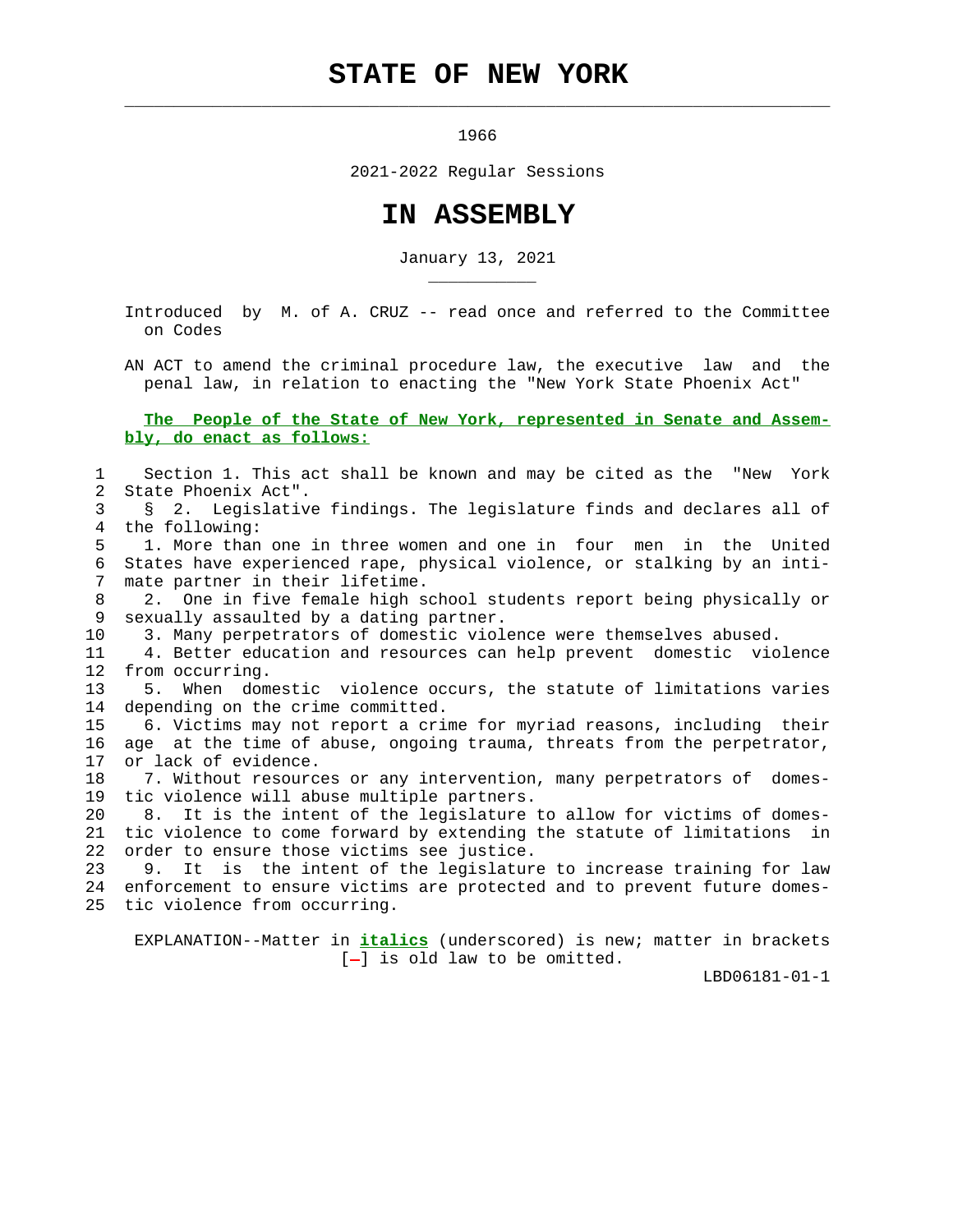1 § 3. Subdivision 3 of section 30.10 of the criminal procedure law is 2 amended by adding a new paragraph (h) to read as follows: 3 **(h) A prosecution of any family offense defined in subdivision one of** 4 **section 530.11 of this chapter with a period of limitation of less than** 5 **ten years may be commenced within ten years of the commission thereof.** 6 § 4. Section 214-b of the executive law, as amended by chapter 432 of 7 the laws of 2015, is amended to read as follows: 8 § 214-b. Family offense intervention. The superintendent shall, for<br>9 all members of the state police including new and veteran officers. all members of the state police including new and veteran officers, 10 develop, maintain and disseminate, in consultation with the state office 11 for the prevention of domestic violence, written policies and procedures 12 consistent with article eight of the family court act and applicable 13 provisions of the criminal procedure and domestic relations laws, 14 regarding the investigation of and intervention in incidents of family 15 offenses. **The written policies and procedures shall include a brief** 16 **current and historical context on communities of color impacted by** 17 **incarceration and violence, enforcement of criminal laws in family** 18 **offense situations, availability of civil remedies and community** 19 **resources, and protection of the victim.** Such policies and procedures 20 shall make provision for education and training in the interpretation 21 and enforcement of New York's family offense laws, including but not 22 limited to: 23 (a) **techniques for handling incidents of family offenses that minimize** 24 **the likelihood of injury to the officer and that promote the safety of** 25 **the victim. These techniques shall include, but are not limited to, the** 26 **following:** 27 **(i) methods for ensuring victim interviews occur in a venue separate** 28 **from the alleged perpetrator and with appropriate sound barriers to** 29 **prevent the conversation from being overheard;** 30 **(ii)** intake and recording of victim statements, and the prompt trans- 31 lation of such statements if made in a language other than English, in 32 accordance with [**subdivision (c)**] **paragraph (iv)** of this [**section**] 33 **subdivision**, on a standardized "domestic violence incident report form" 34 promulgated by the state division of criminal justice services in 35 consultation with the superintendent and with the state office for the 36 prevention of domestic violence, and the investigation thereof so as to 37 ascertain whether a crime has been committed against the victim by a 38 member of the victim's family or household as such terms are defined in 39 section eight hundred twelve of the family court act and section 530.11 40 of the criminal procedure law; **and** 41 [**(b)**] **(iii)** the need for immediate intervention in family offenses 42 including the arrest and detention of alleged offenders, pursuant to 43 subdivision four of section 140.10 of the criminal procedure law, and 44 notifying victims of their rights, in their native language, if identi- 45 fied as other than English, in accordance with [**subdivision (c)**] **para-** 46 **graph (iv)** of this [**section**] **subdivision**, including but not limited to 47 immediately providing the victim with the written notice provided in 48 subdivision six of section 530.11 of the criminal procedure law and<br>49 subdivision five of section eight hundred twelve of the family court subdivision five of section eight hundred twelve of the family court 50 act. 51 [**(c)**] **(iv)** The superintendent, in consultation with the division of 52 criminal justice services and the office for the prevention of domestic 53 violence shall determine the languages in which such translation 54 required by [**subdivision (a)**] **paragraph (ii)** of this [**section**] **subdivi-** 55 **sion**, and the notification required pursuant to [**subdivision (b)**] **para-** 56 **graph (iii)** of this [**section**] **subdivision**, shall be provided. Such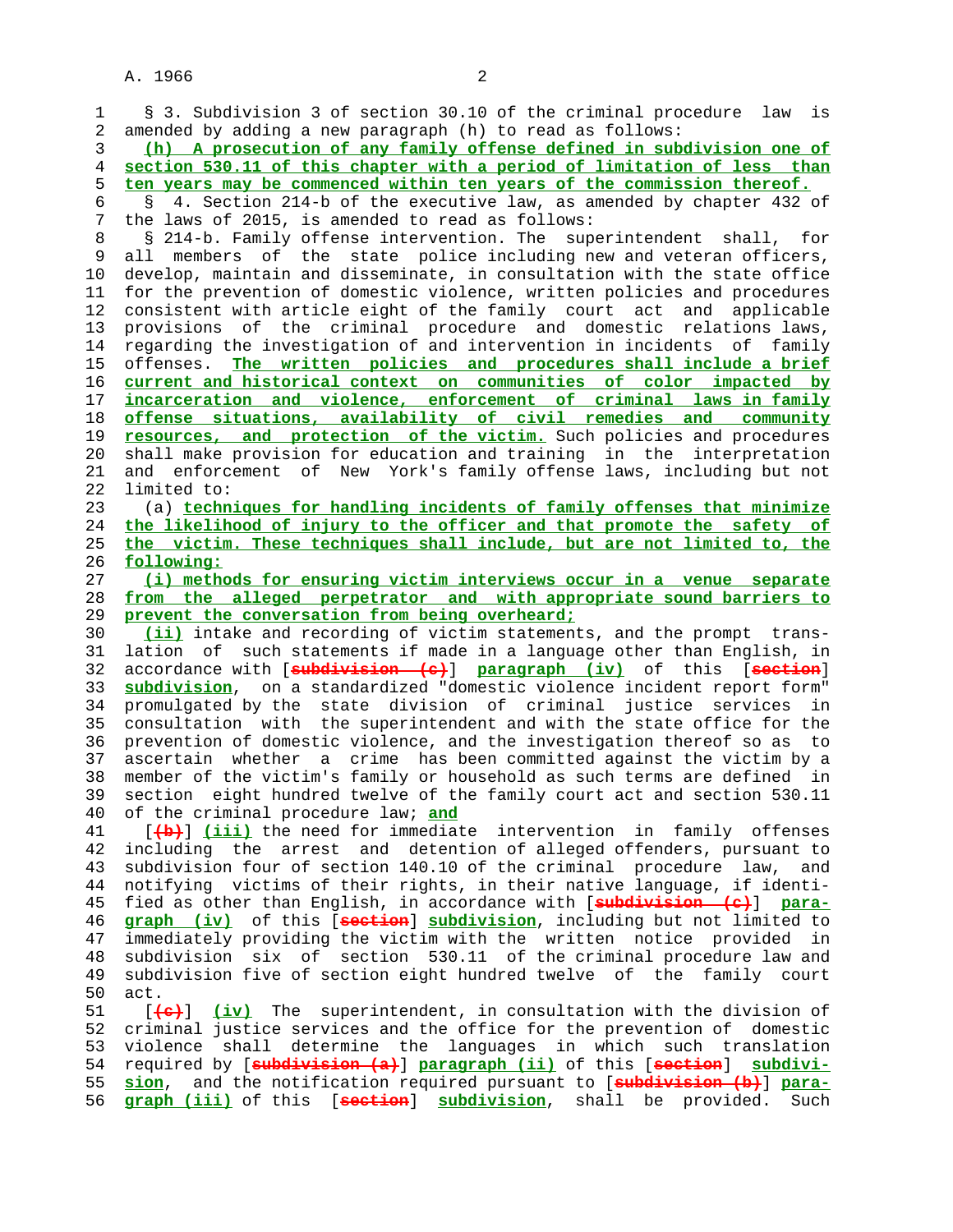A. 1966 3

| 1        | determination shall be based on the size of the New York state popu-                                                                            |
|----------|-------------------------------------------------------------------------------------------------------------------------------------------------|
| 2        | lation that speaks each language and any other relevant factor. Such                                                                            |
| 3        | written notice required pursuant to [subdivision (b)] paragraph (iii) of                                                                        |
| 4        | [seotion] subdivision shall be made available to all state police<br>this                                                                       |
| 5        | officers in the state $\lceil - \rceil$ :                                                                                                       |
| 6        | (b) the nature and extent of family offenses;                                                                                                   |
| 7        | (c) the signs of family offenses;                                                                                                               |
| 8        | (d) criminal conduct that may be related to family offenses, includ-                                                                            |
| 9        | ing, but not limited to, any of the following:                                                                                                  |
| 10       | (i) coercion for purposes of committing or impeding the investigation                                                                           |
| 11       | or prosecution of family offenses:                                                                                                              |
| 12       | (ii) unlawful imprisonment, as defined in article one hundred thirty-                                                                           |
| 13       | five of the penal law;                                                                                                                          |
| 14       | (iii) extortion and the use of fear;                                                                                                            |
| 15       | (iv) crimes of fraud as defined in article one hundred ninety of the                                                                            |
| 16       | penal law; and                                                                                                                                  |
| 17       | (v) unlawful dissemination or publication of an intimate image;                                                                                 |
| 18       | (e) the assessment of lethality or signs of lethal violence in family                                                                           |
| 19       | offense situations;                                                                                                                             |
| 20       | (f) the legal rights of, and remedies available to, victims of family                                                                           |
| 21       | <u>offenses:</u>                                                                                                                                |
| 22       | (q) documentation, report writing, and evidence collection;                                                                                     |
| 23       | (h) family offense diversion;                                                                                                                   |
| 24       | (i) tenancy issues and family offenses;                                                                                                         |
| 25       | (j) the impact on children of law enforcement intervention in family                                                                            |
| 26       | offenses;                                                                                                                                       |
| 27       | (k) the services and facilities available to victims and offenders;                                                                             |
| 28       | (1) the use and applications of the penal law in family offense situ-                                                                           |
|          |                                                                                                                                                 |
|          |                                                                                                                                                 |
| 29       | <u>ations;</u>                                                                                                                                  |
| 30       | (m) verification and enforcement of orders of protection when                                                                                   |
| 31       | (i) the suspect is present and (ii) the suspect has fled;                                                                                       |
| 32       | (n) cite and release policies; and                                                                                                              |
| 33       | (o) emergency assistance to victims and how to assist victims in                                                                                |
| 34       | pursuing criminal justice options.                                                                                                              |
| 35       | § 5. Paragraph (f) of subdivision 3 of section 840 of the executive                                                                             |
| 36       | law, as amended by chapter 432 of the laws of 2015, is amended to read                                                                          |
| 37       | as follows:                                                                                                                                     |
| 38       | (f) Develop, maintain and disseminate, in consultation with the state                                                                           |
| 39       | office for the prevention of domestic violence, written policies and                                                                            |
| 40       | procedures and a course or courses of instruction consistent with arti-                                                                         |
| 41       | cle eight of the family court act and applicable provisions of the crim-                                                                        |
| 42       | inal procedure and domestic relations laws, regarding the investigation                                                                         |
| 43       | intervention by new and veteran police officers in incidents of<br>оf<br>and                                                                    |
| 44       | The course or courses of instruction and the written<br>family offenses.                                                                        |
| 45       | polices and procedures shall include a brief current and historical                                                                             |
| 46       | context on communities of color impacted by incarceration and violence,                                                                         |
| 47       | enforcement of criminal laws in family offense situations, availability                                                                         |
| 48       | of civil remedies and community resources, and protection of the victim.                                                                        |
| 49       | If appropriate, the training presenters shall include family offense                                                                            |
| 50       | who may include victims and people who have committed family<br>experts,                                                                        |
| 51       | offenses and have been or are in the process of being rehabilitated,                                                                            |
| 52       | with expertise in the delivery of direct services to victims and people                                                                         |
| 53       | who have committed family offenses, including, but not limited to,                                                                              |
| 54<br>55 | utilizing the staff of shelters for victims. Such courses of instruction<br>and policies and procedures shall make provisions for education and |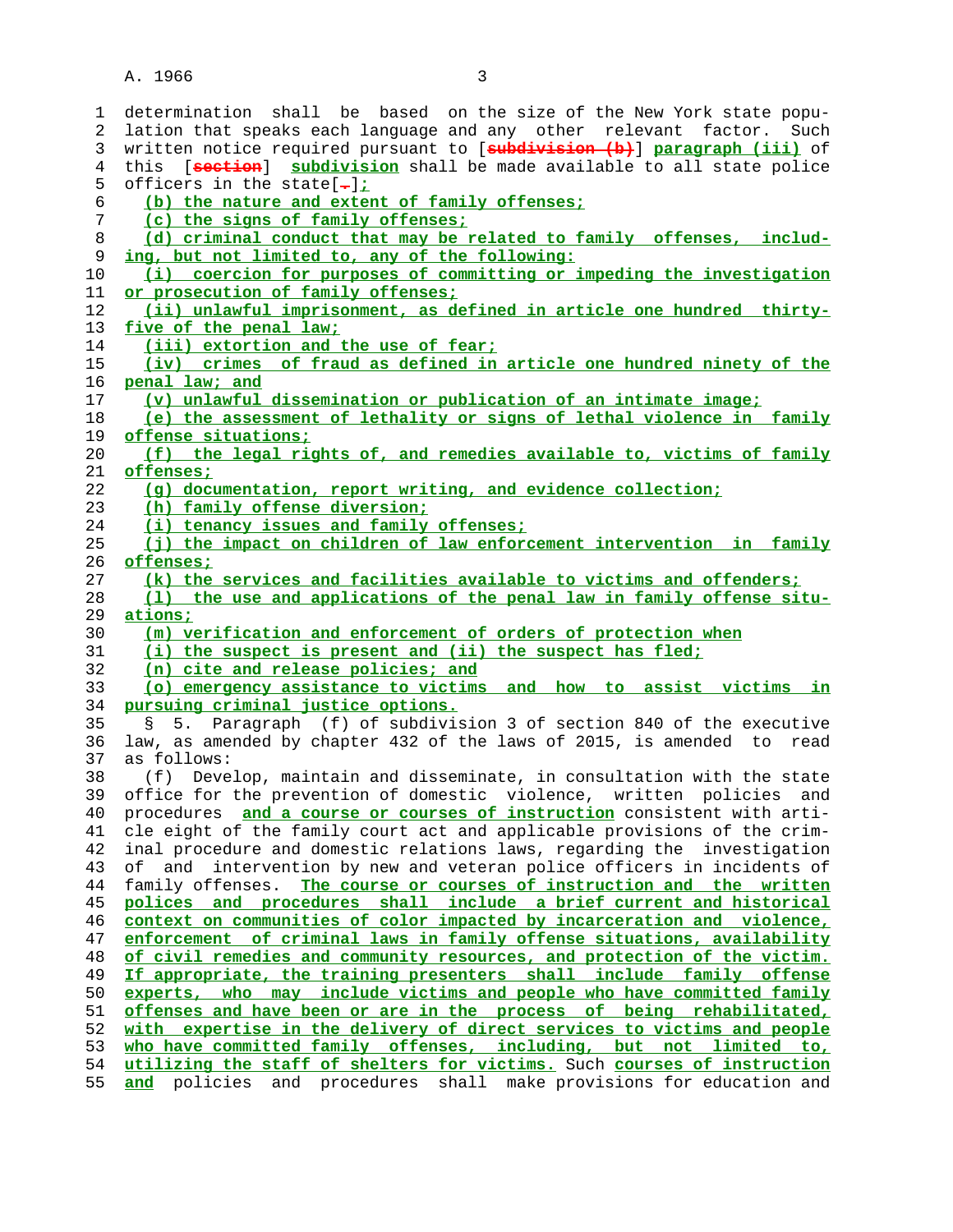| 1  | training in the interpretation and enforcement of New York's family           |
|----|-------------------------------------------------------------------------------|
| 2  | offense laws, including but not limited to:                                   |
| 3  | (1) techniques for handling incidents of family offenses that minimize        |
| 4  | the likelihood of injury to the officer and that promote the safety of        |
| 5  | the victim. These techniques shall include, but are not limited to, the       |
| 6  | following:                                                                    |
| 7  | (i) methods for ensuring victim interviews occur in a venue separate          |
| 8  | from the alleged perpetrator and with appropriate sound barriers to           |
| 9  | prevent the conversation from being overheard;                                |
| 10 | (ii) intake and recording of victim statements, and the prompt trans-         |
| 11 | lation of such statements if made in a language other than English, in        |
| 12 | accordance with [oubparagraph three] clause (iv) of this [paragraph]          |
| 13 | subparagraph, on a standardized "domestic violence incident report form"      |
| 14 | promulgated by the division of criminal justice services in consultation      |
| 15 | with the superintendent of state police, representatives of local police      |
| 16 | forces and the state office for the prevention of domestic violence, and      |
| 17 | the investigation thereof so as to ascertain whether a crime has been         |
| 18 | committed against the victim by a member of the victim's family or            |
| 19 | household as such terms are defined in section eight hundred twelve of        |
| 20 | family court act and section 530.11 of the criminal procedure law;<br>the     |
| 21 | and                                                                           |
| 22 | [(2)] (iii) the need for immediate intervention in family offenses            |
| 23 | including the arrest and detention of alleged offenders, pursuant to          |
| 24 | subdivision four of section 140.10 of the criminal procedure law, and         |
| 25 | notifying victims of their rights, in their native language, if identi-       |
| 26 | fied as other than English, in accordance with [oubparagraph three]           |
| 27 | clause (iv) of this [paragraph] subparagraph, including but not limited       |
| 28 | to immediately providing the victim with the written notice required in       |
| 29 | subdivision six of section 530.11 of the criminal procedure law and           |
| 30 | subdivision five of section eight hundred twelve of the family court          |
| 31 | act;                                                                          |
| 32 | [(3) [iv] determine, in consultation with the superintendent of state         |
| 33 | police and the office for the prevention of domestic violence, the            |
| 34 | languages in which such translation required by [subparagraph one]            |
| 35 | clause (ii) of this [paragraph] subparagraph, and the notification            |
| 36 | required by [subparagraph two] clause (iii) of this [paragraph] subpara-      |
| 37 | graph, shall be provided. Such determination shall be based on the<br>size    |
| 38 | of the New York state population that speaks each language and any other      |
| 39 | relevant factor. Such written notice required pursuant to [subparagraph       |
| 40 | twe] clause (iii) of this [paragraph] subparagraph shall be made avail-       |
| 41 | able to all local law enforcement agencies throughout the state. Nothing      |
| 42 | in this [paragraph] subparagraph shall prevent the council from using         |
| 43 | the determinations made by the superintendent of state police pursuant        |
| 44 | to <b>paragraph (iv) of</b> subdivision [(a) (a) of section two hundred four- |
| 45 | teen-b of this chapter;                                                       |
| 46 | (2) the nature and extent of family offenses;                                 |
| 47 | (3) the signs of family offenses;                                             |
| 48 | (4) criminal conduct that may be related to family offenses, includ-          |
| 49 | ing, but not limited to, any of the following:                                |
| 50 | coercion for purposes of committing or impeding the investigation<br>(i)      |
| 51 | or prosecution of family offenses;                                            |
| 52 | (ii) unlawful imprisonment, as defined in article one hundred thirty-         |
| 53 | five of the penal law;                                                        |
| 54 | (iii) extortion and the use of fear;                                          |
| 55 | (iv) crimes of fraud as defined in article one hundred ninety of the          |
| 56 | penal law; and                                                                |